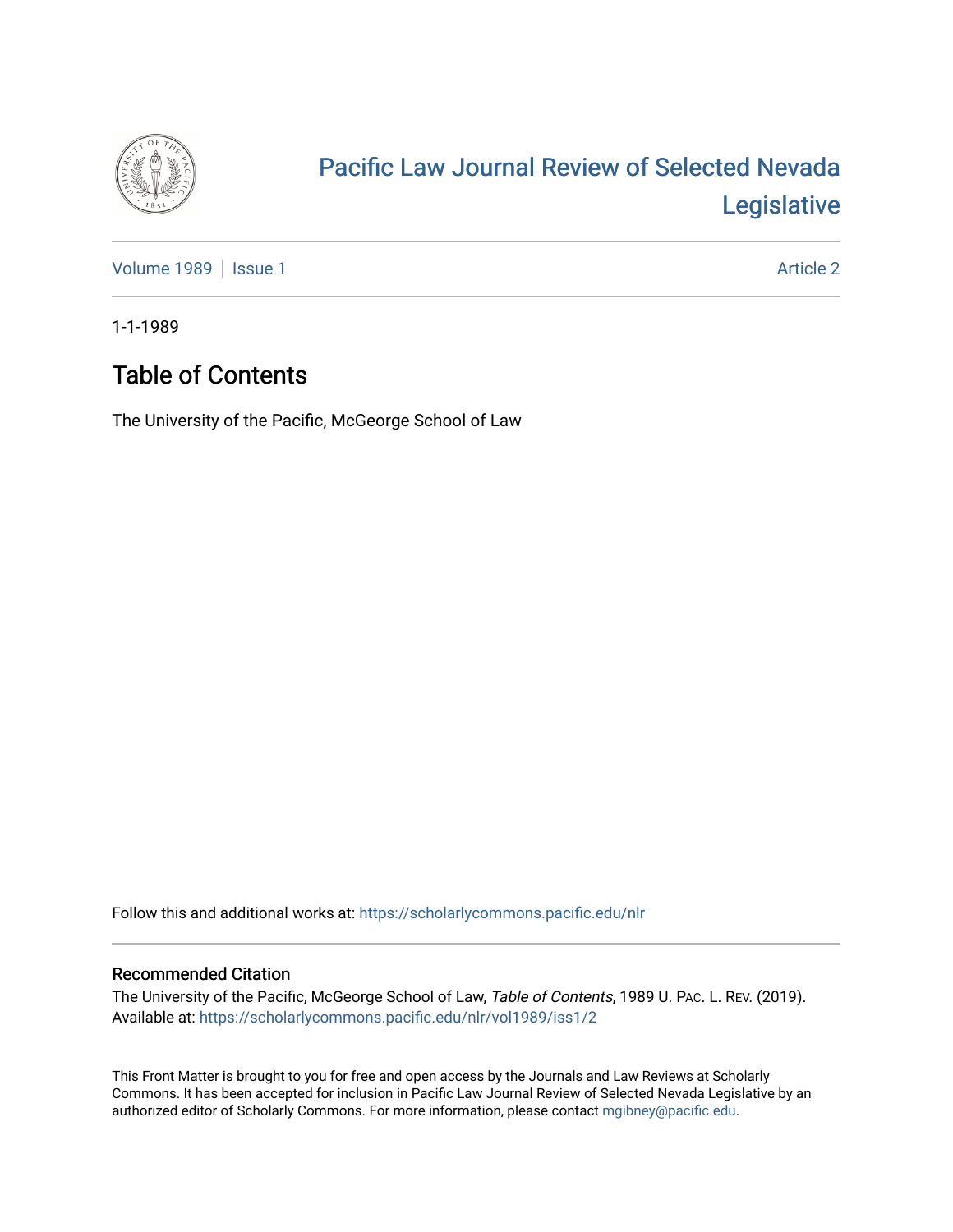## **TABLE OF CONTENTS**

#### ADMINISTRATIVE LAW

| $\mathbf{A}$ |
|--------------|

#### BUSINESS AsSOCIATIONS AND PROFESSIONS

| Corporations—voting trusts and shareholder agreements   | -10 |
|---------------------------------------------------------|-----|
| Foreign corporations doing business without maintaining |     |
|                                                         | 11  |
|                                                         | 13  |
|                                                         | 18  |
|                                                         | 20  |
|                                                         | 21  |
|                                                         | 21  |
|                                                         | 23  |
|                                                         | 24  |
| Use of automated telephone solicitation systems         | 26  |

#### CIVIL PROCEDURE

#### COMMERCIAL TRANSACTIONS

| -35 |
|-----|
| 40. |
| 42  |

#### CONSUMER PROTECTION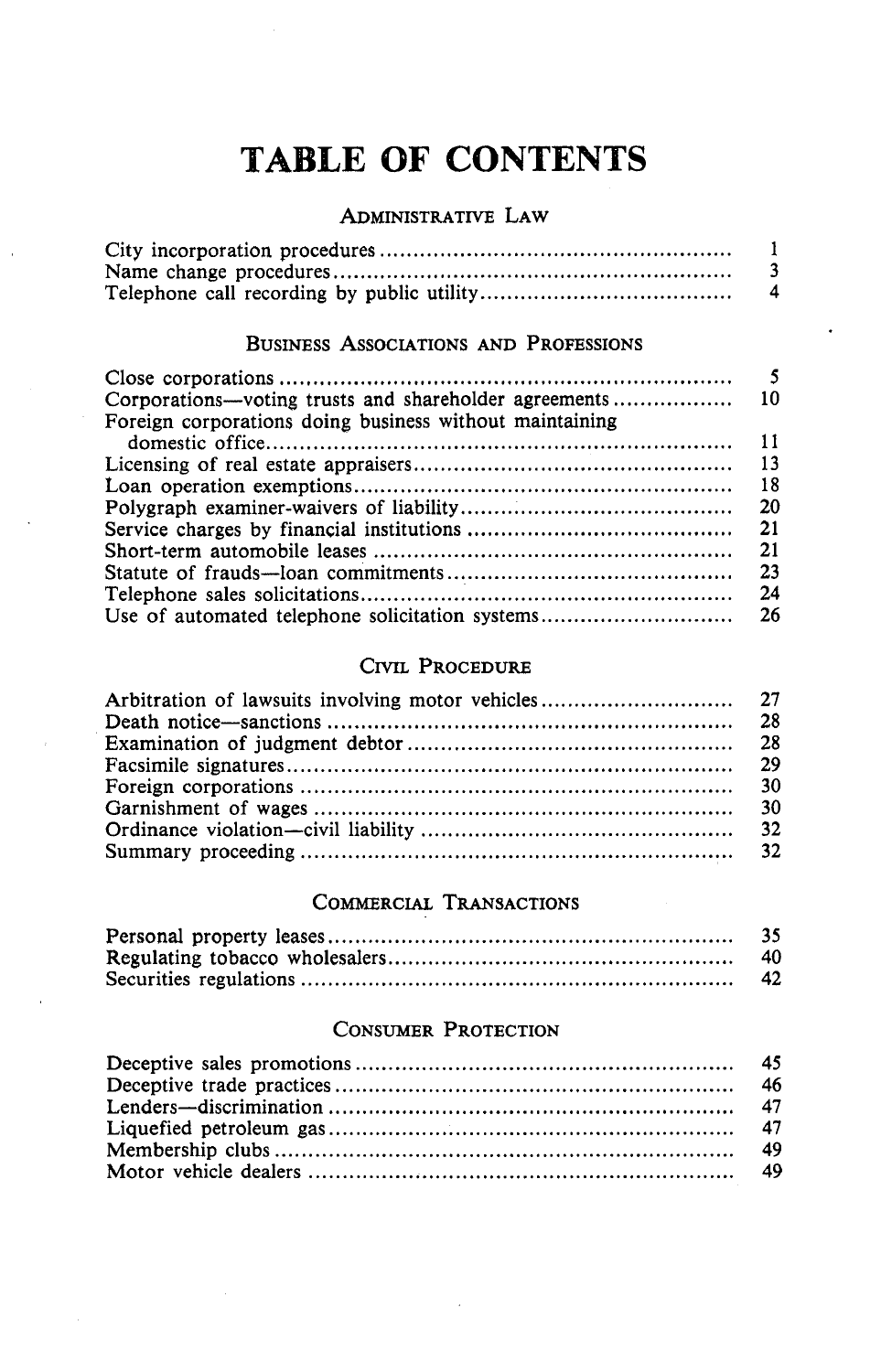#### CRIMES

|                                               | 53 |
|-----------------------------------------------|----|
|                                               | 54 |
|                                               | 55 |
|                                               | 55 |
|                                               | 55 |
|                                               | 57 |
| Cruelty to animals—sale of impounded animals  | 58 |
| Depriving another of custody of or visitation |    |
|                                               | 59 |
|                                               | 60 |
|                                               | 61 |
|                                               | 62 |
|                                               | 62 |
|                                               | 63 |
|                                               | 64 |
|                                               | 65 |
|                                               | 66 |
|                                               | 66 |
|                                               | 67 |
|                                               | 67 |
|                                               | 69 |
|                                               | 70 |
|                                               | 70 |
|                                               | 71 |
|                                               | 72 |

#### CRIMINAL PROCEDURE

| Aid to victims of crime and solicitation of a minor |    |
|-----------------------------------------------------|----|
|                                                     | 73 |
|                                                     | 74 |
|                                                     | 75 |
|                                                     | 76 |
|                                                     | 80 |
|                                                     | 81 |
|                                                     | 82 |
|                                                     | 83 |
|                                                     | 84 |
|                                                     | 84 |
|                                                     | 87 |
|                                                     | 88 |
|                                                     | 89 |
|                                                     | 89 |
|                                                     | 90 |
|                                                     |    |

#### DOMESTIC RELATIONS

|  |  | 93 |
|--|--|----|
|--|--|----|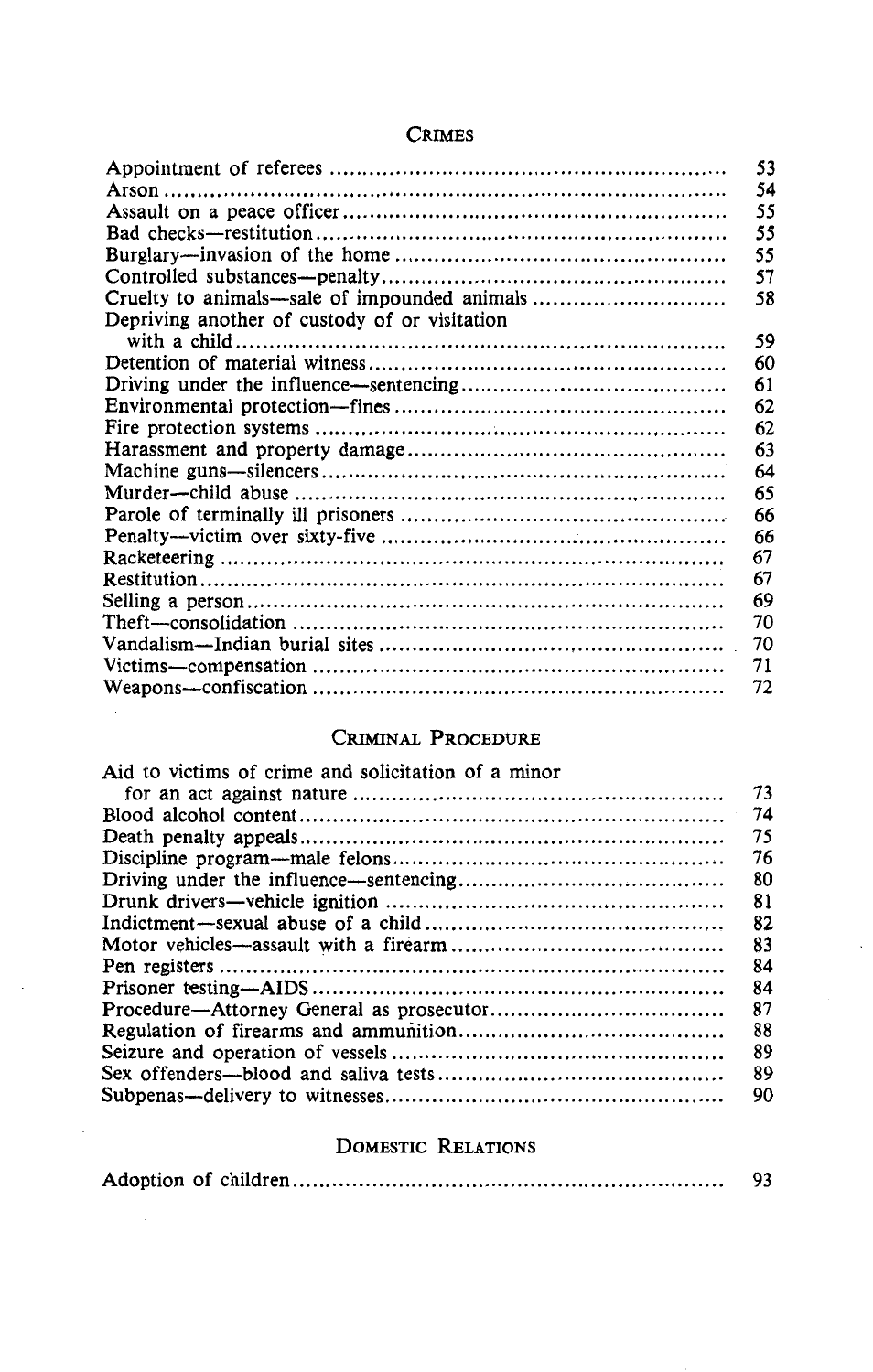| Mandatory arrest—victim information requirements 105 |  |
|------------------------------------------------------|--|
|                                                      |  |

#### EDUCATION

| Contracts between sports agents and student athletes—cause |      |
|------------------------------------------------------------|------|
|                                                            | -111 |

#### **ELECTIONS**

| Special absent ballots and date changes for primary |  |
|-----------------------------------------------------|--|
|                                                     |  |

#### EMPLOYMENT PRACTICES

| 117 |
|-----|
| 118 |

#### ENVIRONMENTAL PROTECTION

|--|--|--|--|--|--|

#### EVIDENCE

| Hearsay exception—banking and financial institution |  |
|-----------------------------------------------------|--|
|                                                     |  |
|                                                     |  |

#### GAMING

|--|--|--|--|--|--|--|--|

#### HEALTH AND WELFARE

| Duty to report child abuse or neglect within twenty-four |  |
|----------------------------------------------------------|--|
|                                                          |  |
|                                                          |  |
|                                                          |  |
|                                                          |  |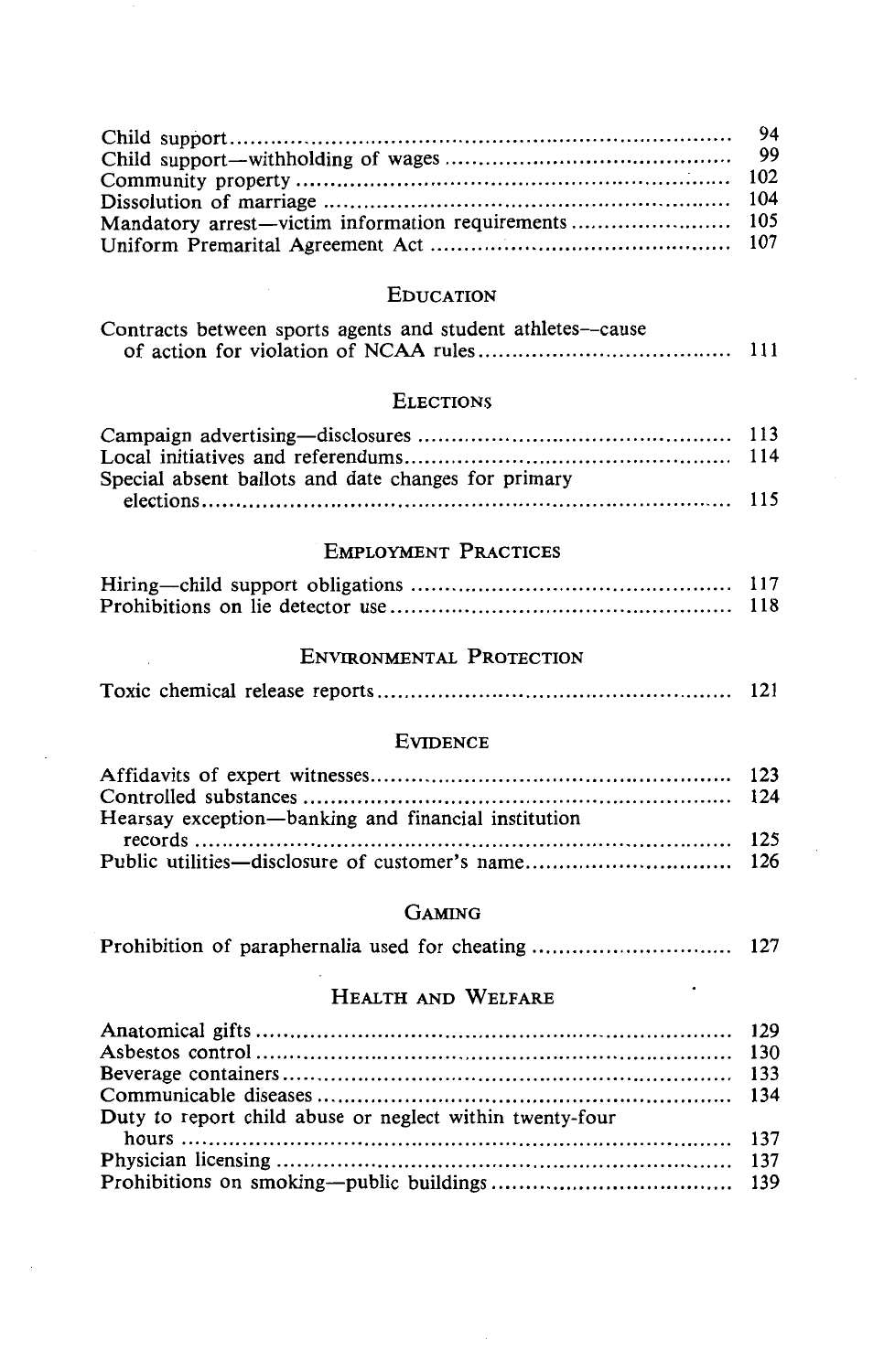#### INSURANCE

| Disclosure of policy provisions and notice of |  |
|-----------------------------------------------|--|
|                                               |  |
|                                               |  |
|                                               |  |
|                                               |  |
|                                               |  |
|                                               |  |
|                                               |  |
|                                               |  |

#### JUVENILES

#### PROPERTY

| Controlled substances-forfeiture of real property and    |     |
|----------------------------------------------------------|-----|
|                                                          |     |
|                                                          |     |
| Enforcement of judgments for medical bills—exemption of  |     |
|                                                          | 175 |
| Impound trust accounts on loans secured by real property | 176 |
|                                                          | 177 |
|                                                          | 178 |
| Prohibiting use of storage facilities as a residence     | 180 |
|                                                          | 181 |
|                                                          |     |
|                                                          |     |
|                                                          |     |

## PUBLIC ENTITIES, OFFICERS, AND EMPLOYEES